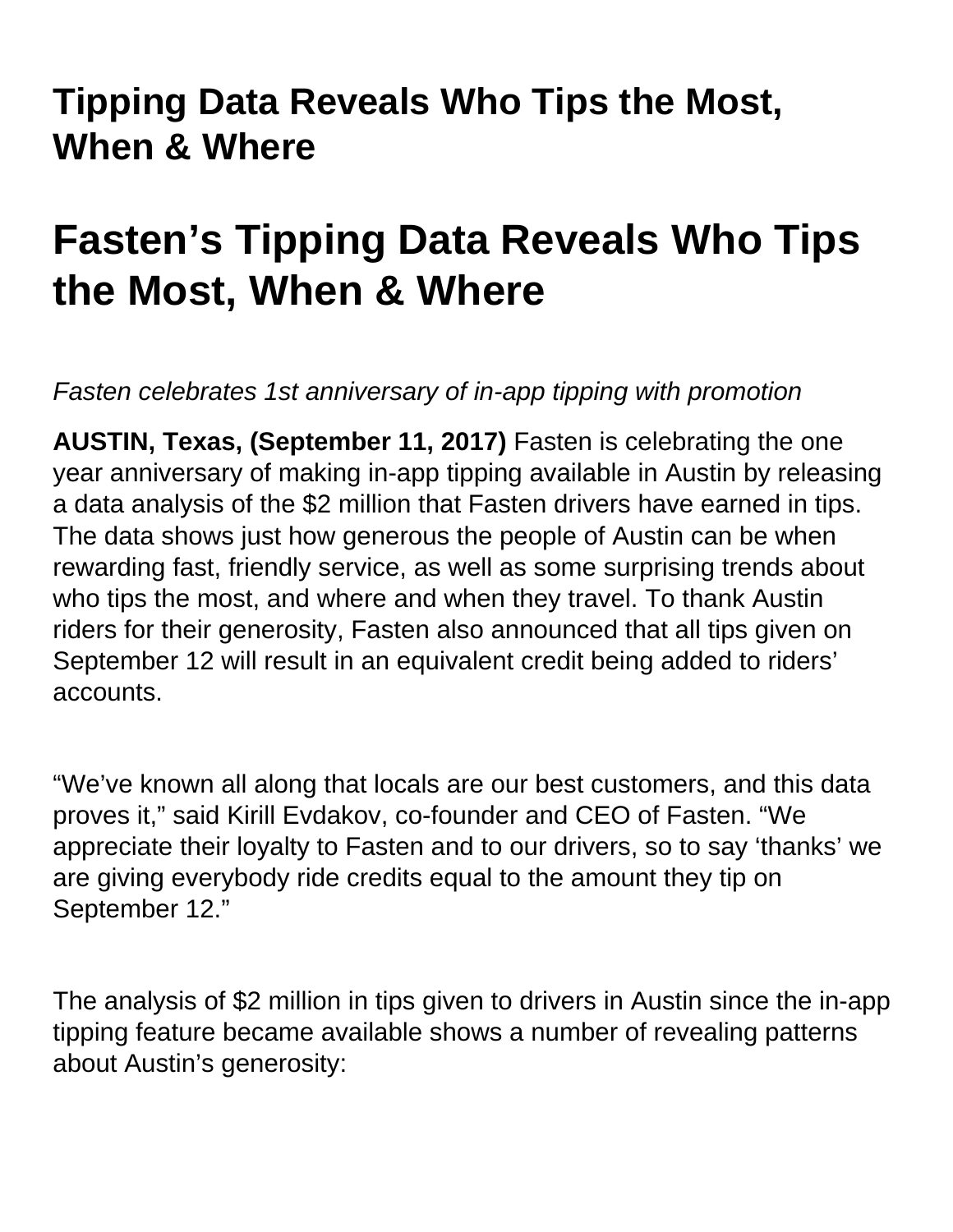## **Locals are the best tippers:**

- ?Locals are tipping 33 percent more than visitors, on average.
- After a victory in a football game, Austinites are a little bit more generous to their Fasten drivers than they are after a loss. Hook 'em Horns!
- People traveling to and from East Side bars are tipping 5 to 10 percent more than people going to and from West Side bars.

#### **Austin tips every day of the week, and more when they are tipsy:**

- Tips on weekends were almost identical to those given on weekdays, with only a 1% increase in generosity over weekends.
- Riders are much more liberal with their giving after a fun night on the town. The biggest tips usually come late night on workdays - and in the early mornings on weekends.

## **Where the big tippers are coming from, and where they are going:**

- Pickup points where riders tipped the most were hotels, golf courses and … shoe stores. Yep – shoe stores.
- Drop-off points where riders tipped the most were airports, Irish pubs, arcade bars and art galleries.
- The biggest tippers are picked up at Fonda San Miguel, Bender Bar and Grill and Sam's Boat.
- The biggest tippers are dropped off at Canopy, Jester King Brewery, Four Seasons Hotel and Holiday Inn, proving that it isn't just high rollers at 5-star hotels that tip big for great service.